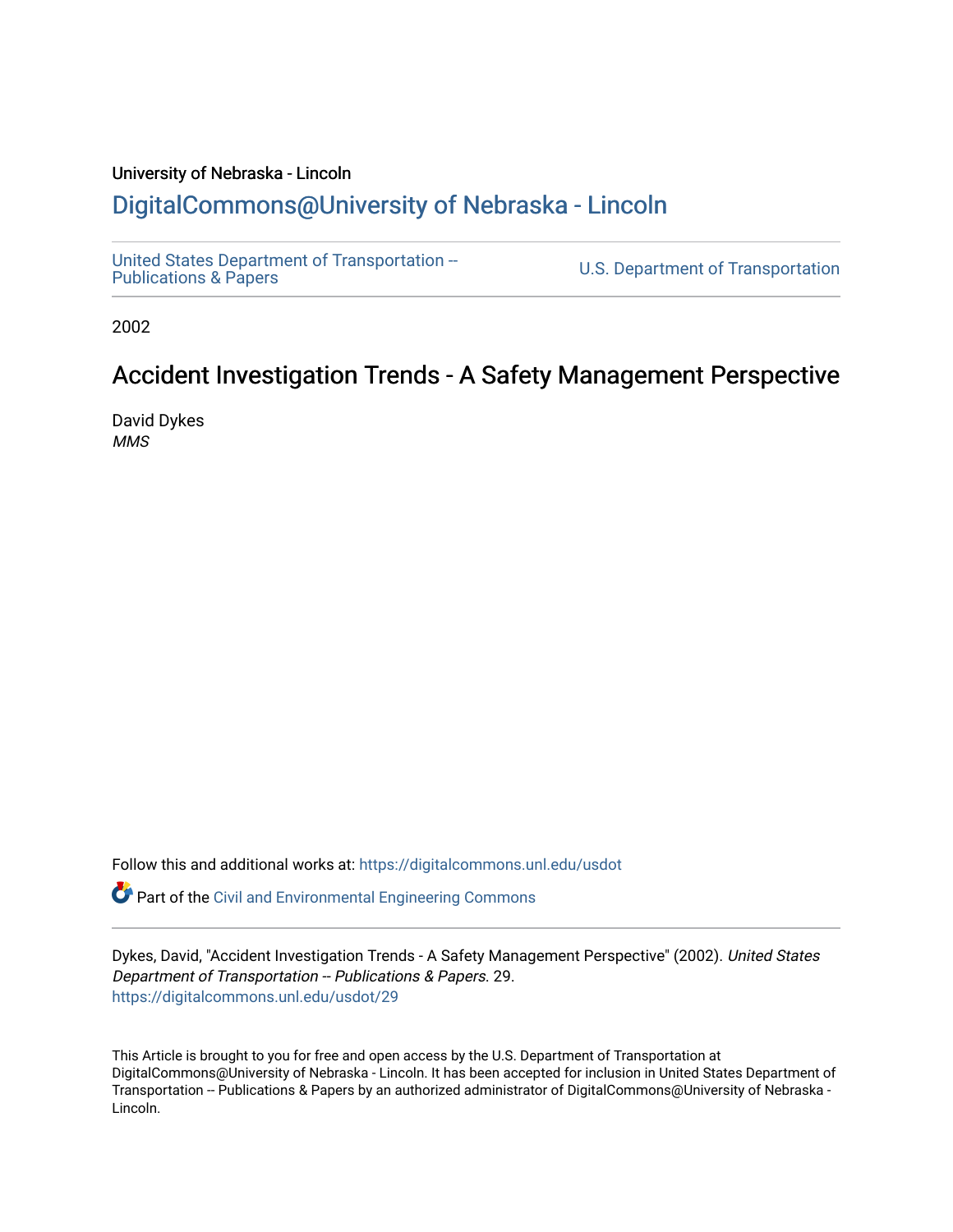## **Accident Investigation Trends - A Safety Management Perspective**

International Workshop on Human Factors in Offshore Operations April 8 - 10, 2002

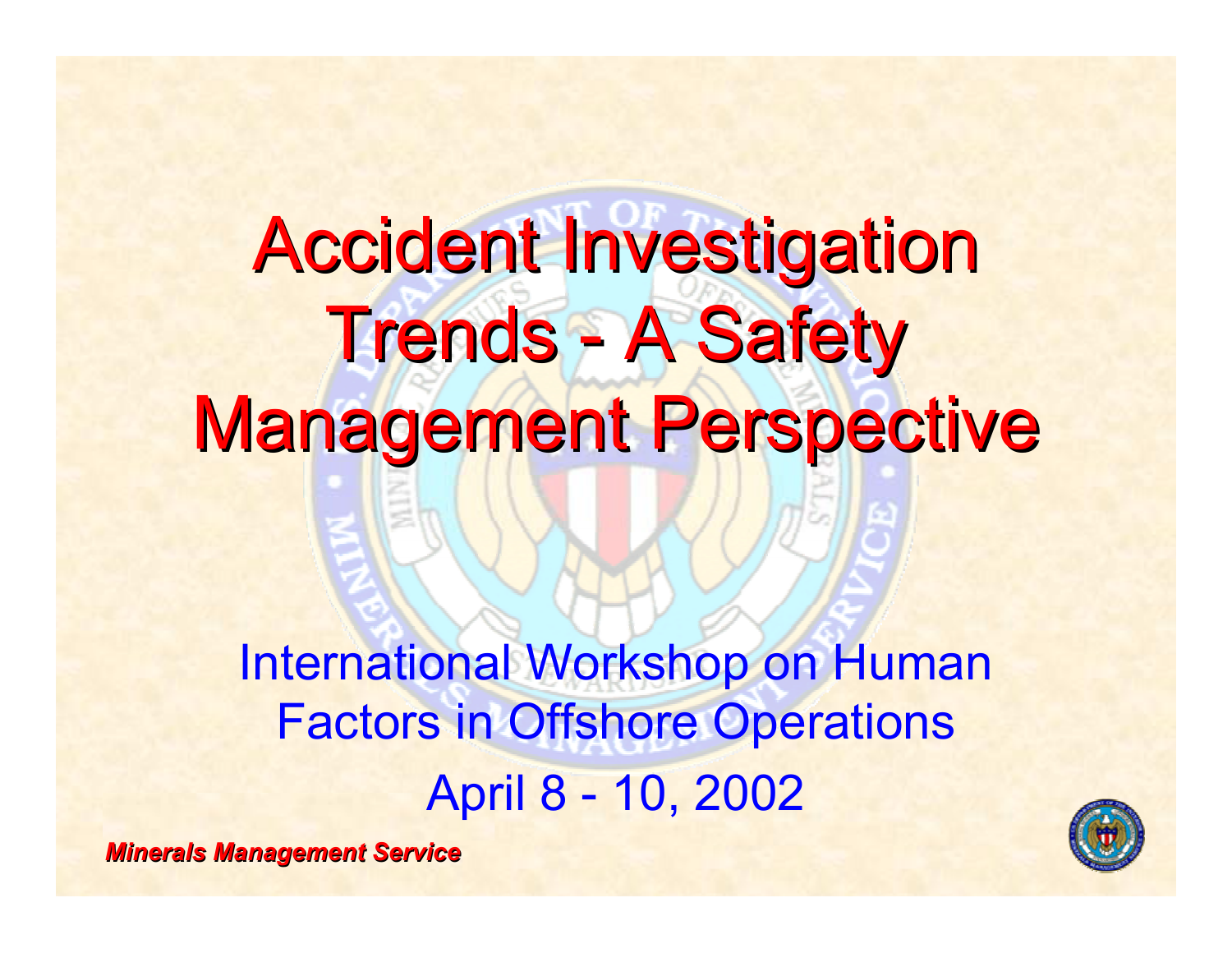### **Accident Investigation - Critical Element of MMS Safety**

**≻Types of Investigations** ¾Root Cause Oriented**≻Identifies Trends ≻Identifies Potential Problems** 

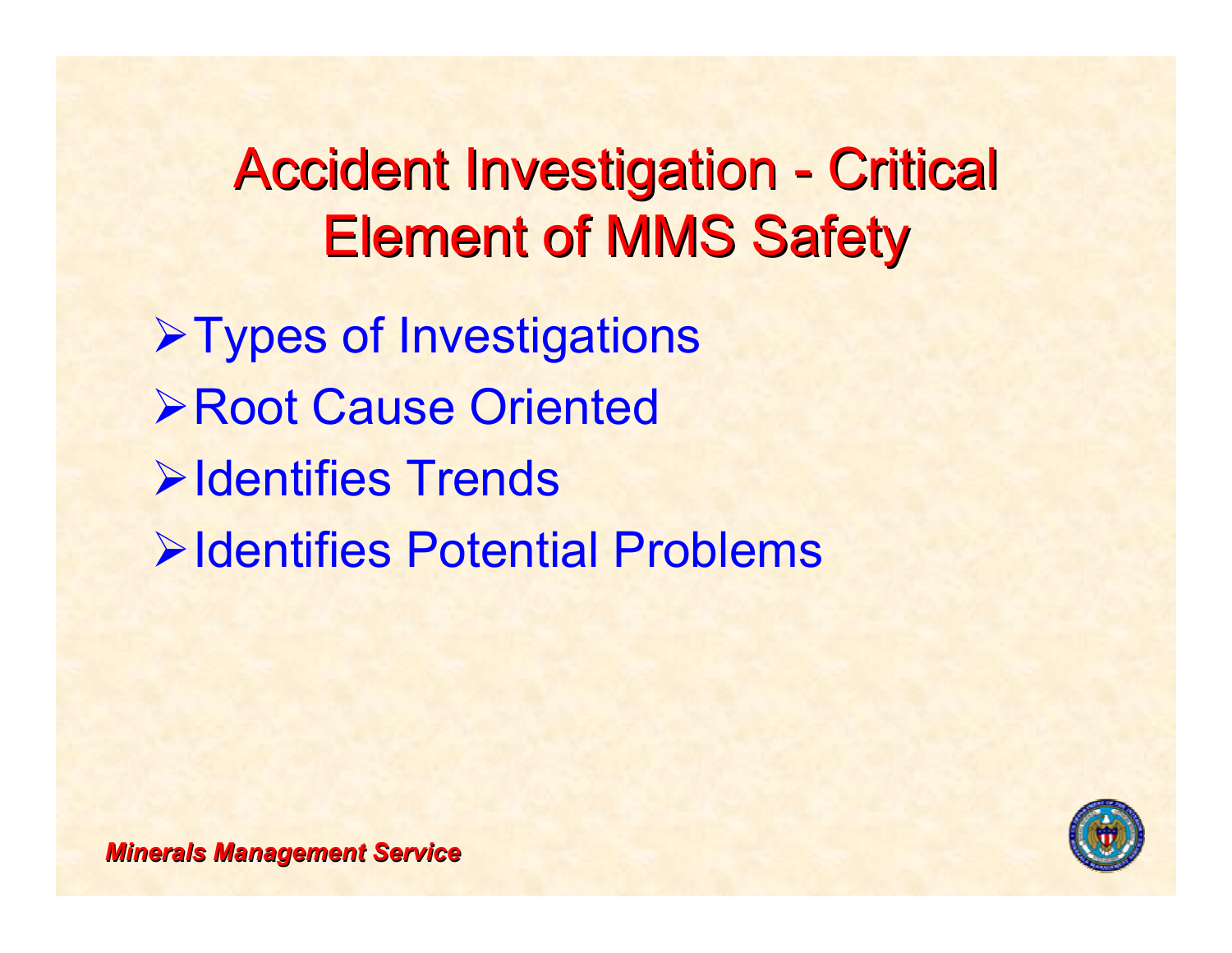## **MMS Reaction to Trends**

**≻Safety Alerts** ¾Regulatory Review ¾Inspection Modification ¾Actions Specific to Operator

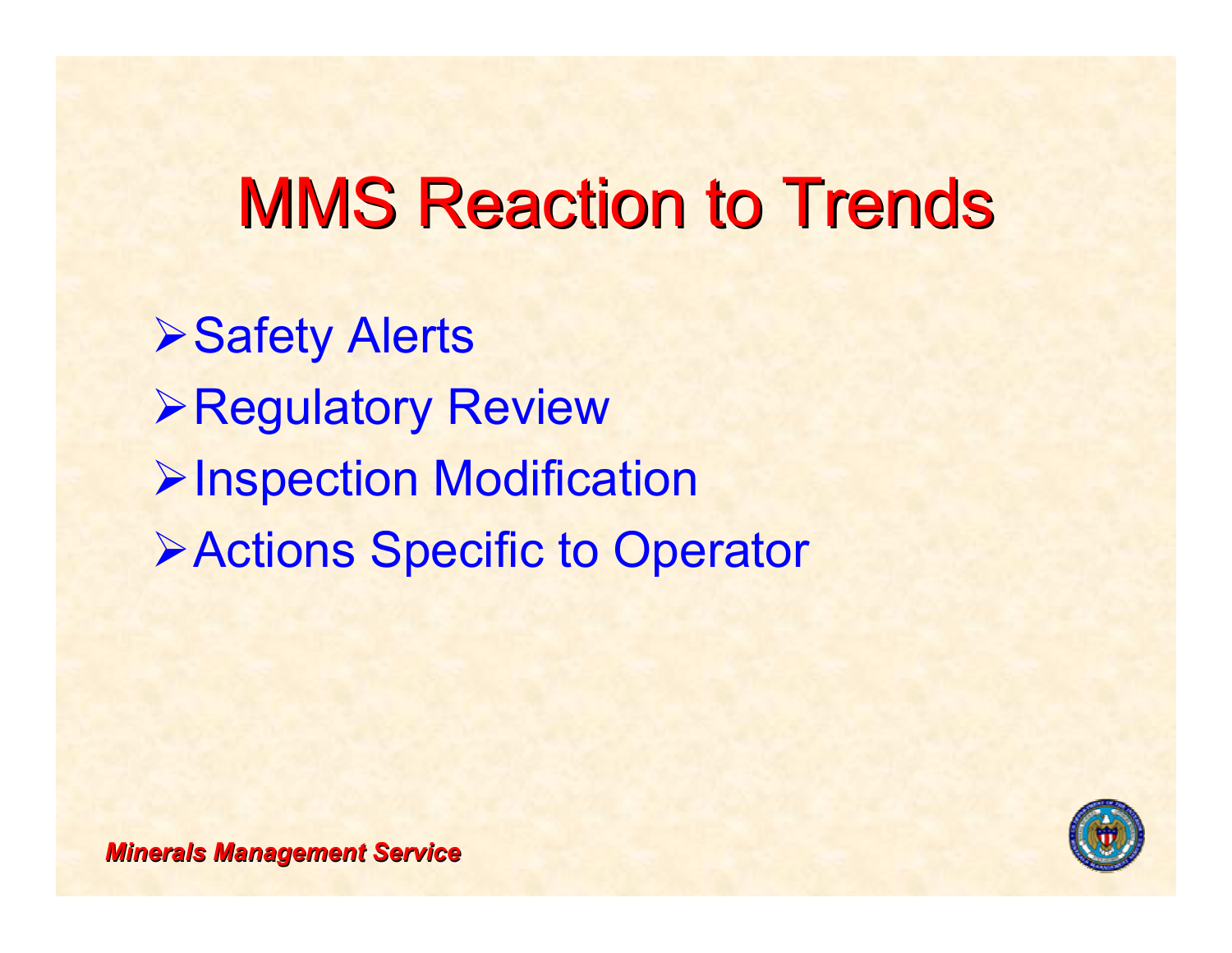**Trends Revealed in Recent Fatal Accident Investigations** ¾Human Factors¾Coincidental Injuries ¾Day-to-Day Tasks ¾Lack of Procedural Guidelines/Communications¾Management System Failures

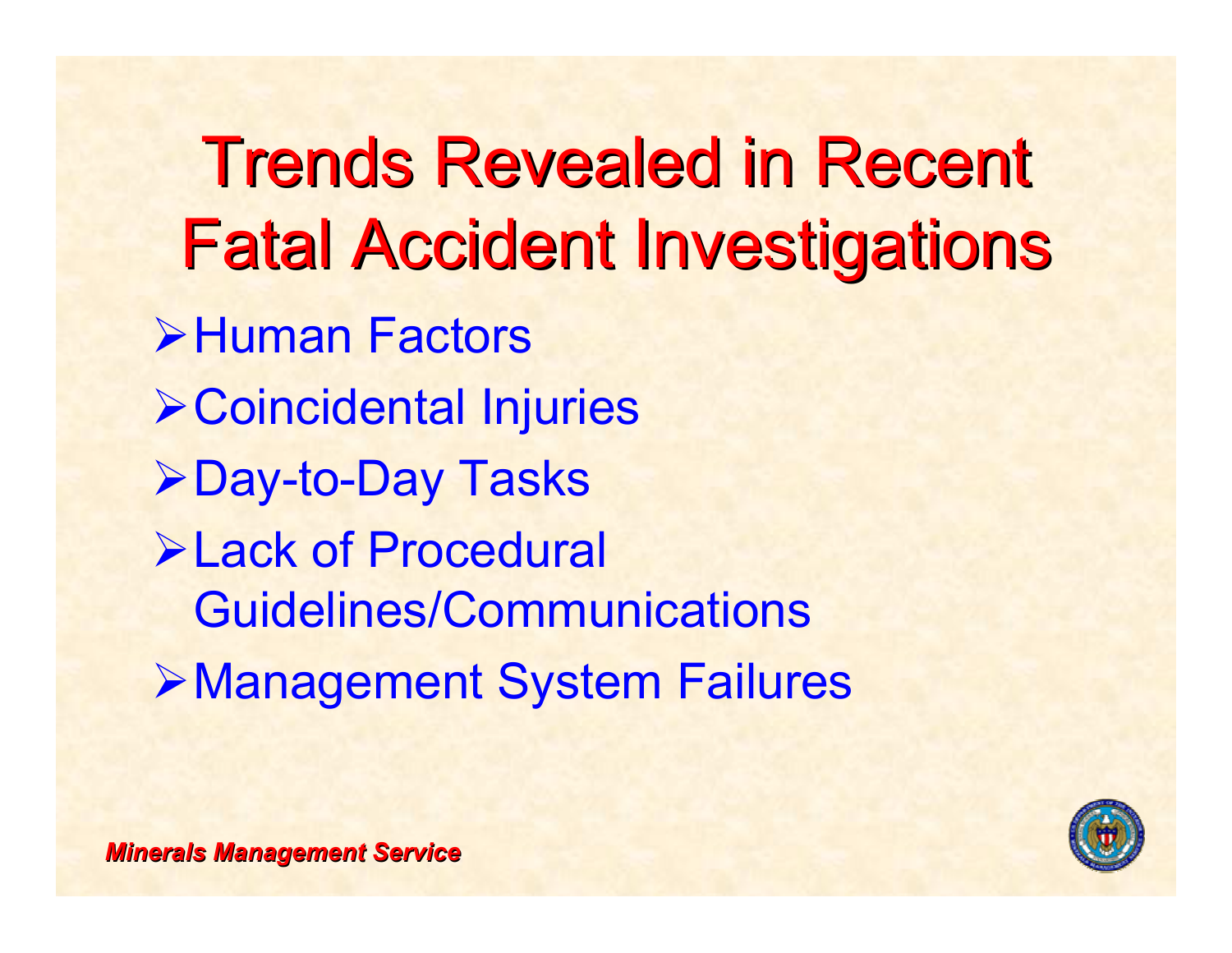**Lack of Procedural Guidelines** in Routine Tasks - Why?

- ¾ Complacency Success
- **≻ Reliance on:** 
	- Pre-Job Safety Meetings
	- Safety Handbooks/Work Practices
	- General Training T2
	- Corporate Safety Plan
- ¾ Non-uniformity of Task Steps

¾ No Systematic Management Policy on Hazardous Task Identification

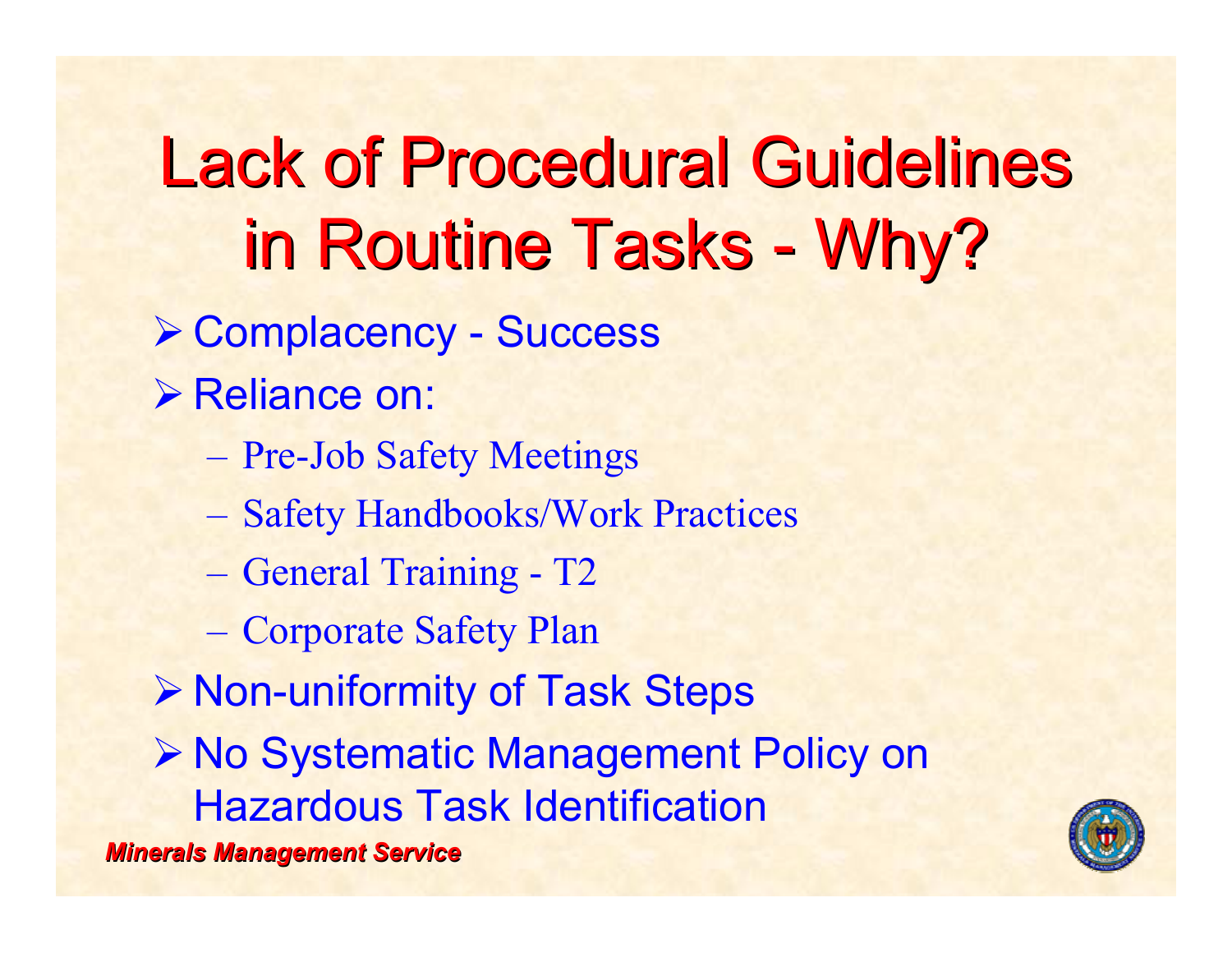## **Best Procedures Result from** JHA/JSA JHA/JSA

¾ JSA - Systematic Way of Dealing with Hazards

- List Task Elements/Steps
- Identify Hazards in Each Step
- Precautions Taken to Deal with Hazards
- ¾ Types of JSA
	- Produced at Pre-Job Safety Meeting
	- Produced at Management Level

¾ Problem - No Systematic Way of Identifying Tasks to Subject to JSA

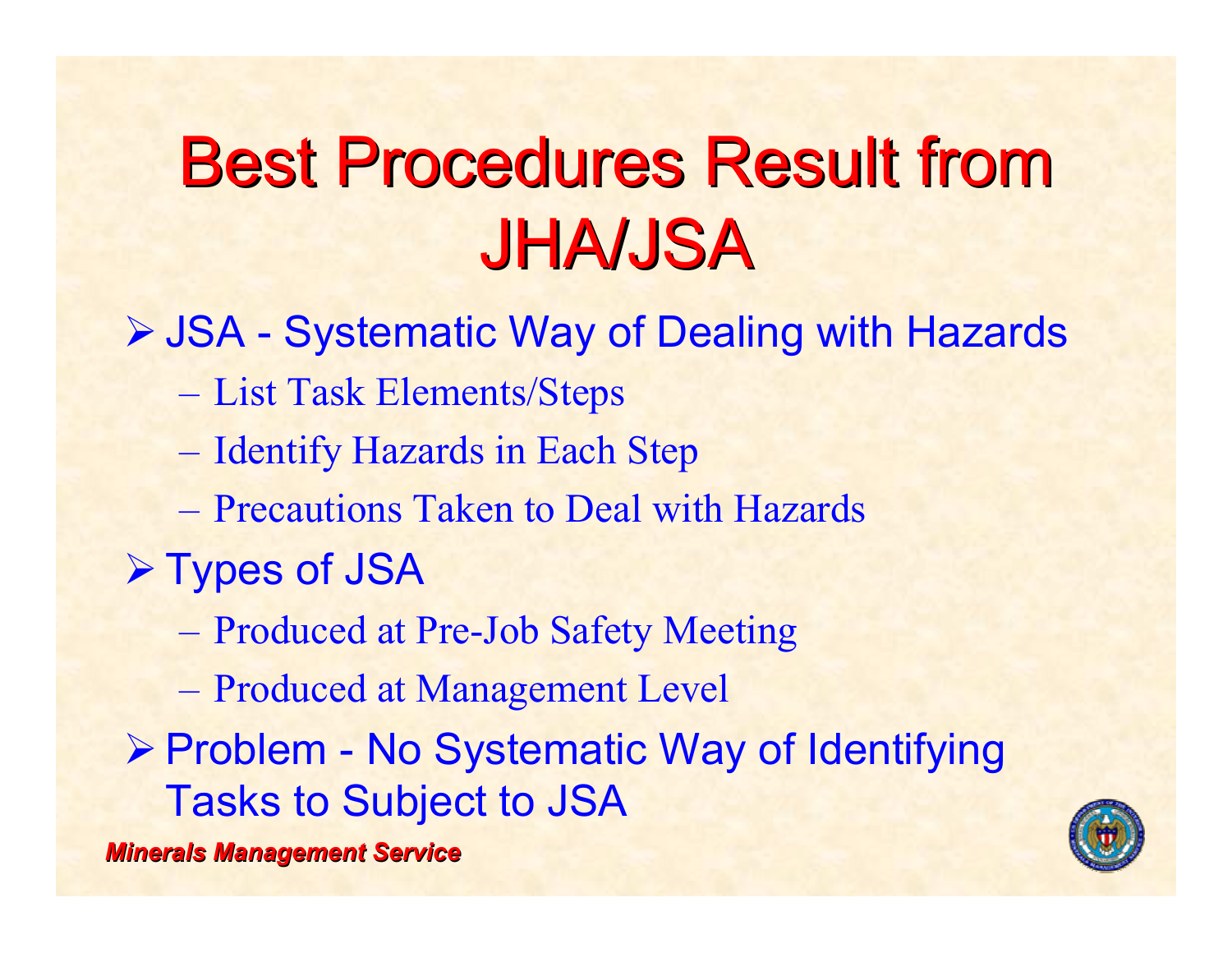## **Management Responsibility**

*Minerals Management Service Minerals Management Service* ¾Provide the Safest Environment **≻Identifying Hazards** – Reactively – Proactively **≻Contractors**  Review Safety Plan – Monitor Performance Force a JSA Mentality

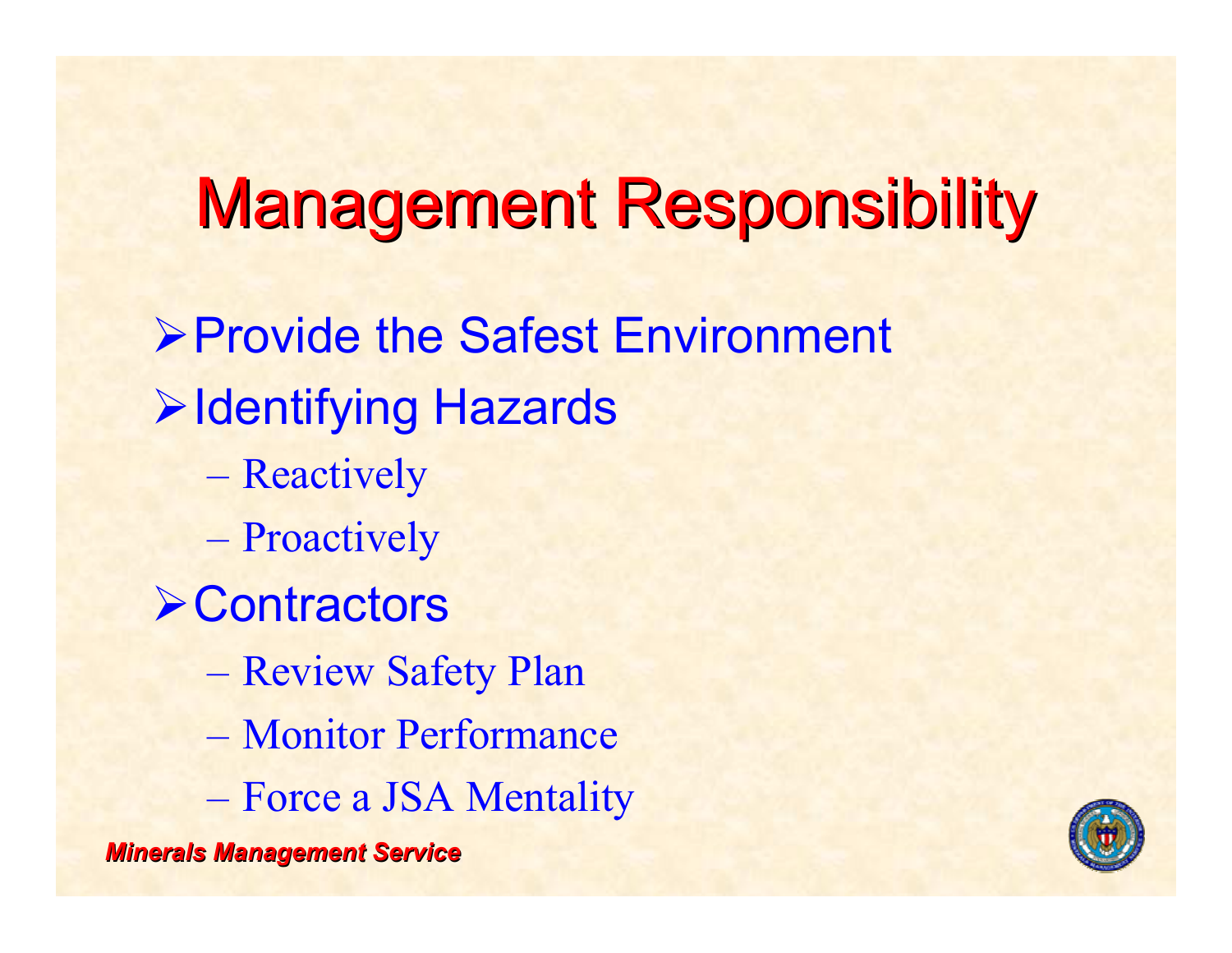**Contact Information ▶ Safety Alerts & Panel Reports** www.mms.gov/offshoresafety/

¾ Accident Stats

www.mms.gov/stats/OCSincident.htm

¾ Public Information Office (2010 reports) – 1-800-200-GULF – 504-736-2519



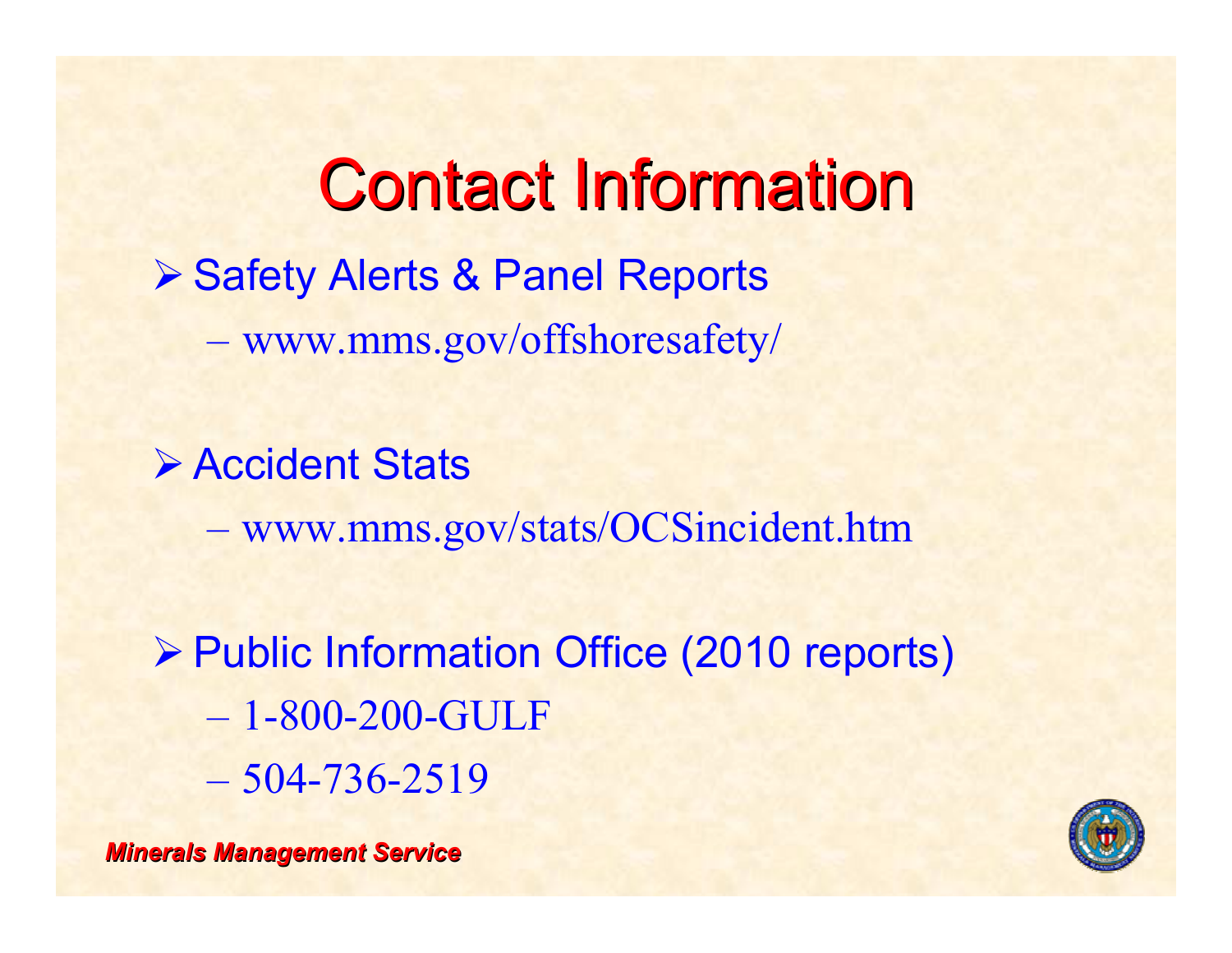## **Contact Information Cont'd**

- ¾ Frank Pausina Accident Investigation Coordinator, MMS, GOMR
	- 504-736-2560
	- frank.pausina@mms.gov
- ¾ Joe Gordon Chief, Office of Safety Management, MMS, GOMR
	- 504-736-2923
	- joe.gordon@mms.gov

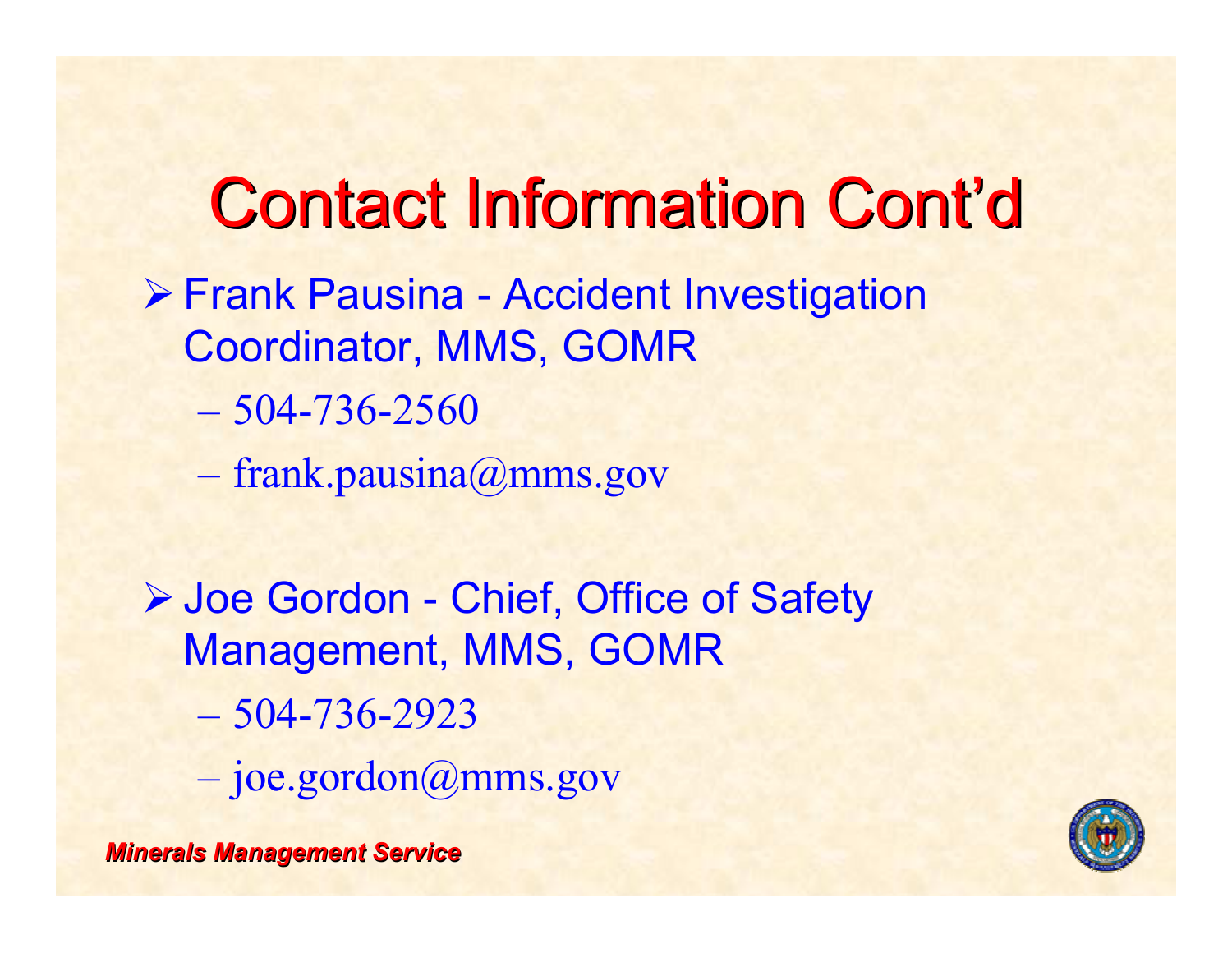### **Contact Information Cont'd**

¾MMS Article in Oil & Gas Journal - October 23, 2000 - *MMS investigation provides insights*